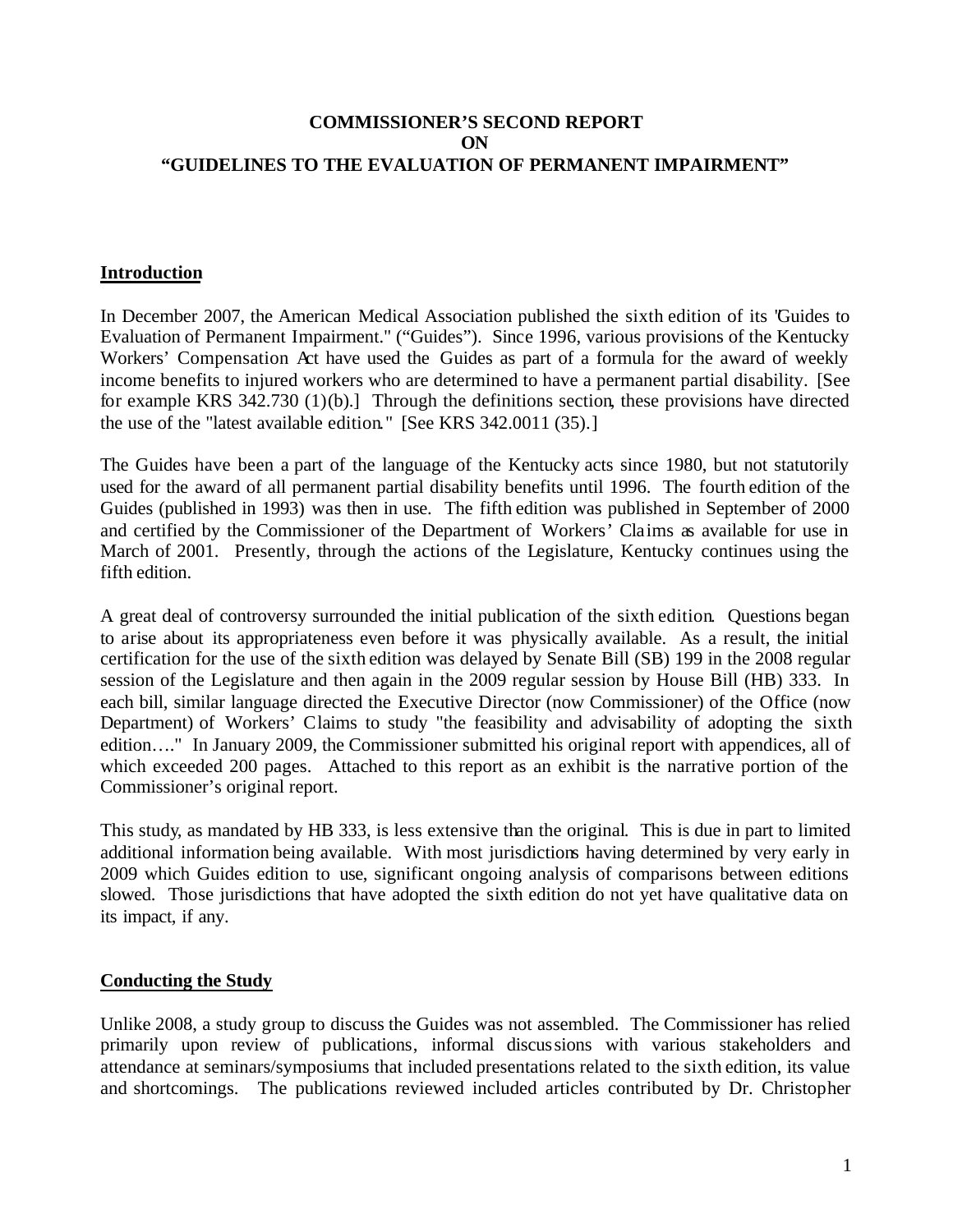Brigham, who served as a senior contributing editor of the sixth edition and has become the primary apologist for its use and methodology. Additional articles and studies prepared by Dr. Robert Bonner, Vice President, Medical Practice and Technical Support with The Hartford, were also beneficial. The IAIABC (International Association of Industrial Accident Boards Commission) Journal proved an excellent resource. The Fall 2008 edition of this journal was received in late December 2008, after preparation of the initial study of the AMA Guides had occurred. It was dedicated almost entirely to articles addressing and discussing the sixth edition. The Spring 2009 Journal provided insight from Dr. J. Mark Melhorn, a physician in private practice in Kansas.

Dr. Brigham presented at the 2009 Annual Issues Symposium sponsored by NCCI. Dr. Brigham and Dr. Bonner spoke to the IAIABC Annual Conference/Medical Institute.

By operation of its statutes, the State of Tennessee began using the sixth edition effective January 1, 2008. Conversations were held with the director of the Tennessee workers' compensation system, and the chair of the Tennessee Workers' Compensation Advisory Council was sought out for information.

# **Current Use of the Guides**

According to the website "Impairment Resources" maintained by Dr. Brigham, the sixth edition is used by ten states: Alaska, Arizona, Louisiana, Mississippi, Montana, New Mexico, Oklahoma, Pennsylvania, Tennessee and Wyoming. The fifth edition is relied upon in sixteen states: California, Delaware, Georgia, Hawaii, Idaho, Indiana, Iowa, Kentucky, Massachusetts, Nevada, New Hampshire, North Dakota, Ohio, Rhode Island, Vermont and Washington. The fifth edition is also the one primarily referred to for use in federal workers' compensation and other federal programs such as the Longshore Harbor Workers Act. Eight states still use the fourthedition, seven have developed their own Guides (some being hybrids of the AMA Guides), six specify no guide, two rely on the third edition, and Connecticut doesn't appear to direct the use of any particular edition.

Included as an appendix to the Commissioner's initial report was a summary of other states' laws, the Guides edition used and how it is used. When referring to the adoption of the AMA Guides, many states do not use them as part of a mathematical formula to determine income benefits in every permanent partial disability claim. Tennessee, for example, which relies on the sixth edition and is the only contiguous state to Kentucky that does so, uses the Guides as one of many elements in the determination of benefits.

### **Discussion**

What must be remembered in any discussion of the Guides, regardless of the edition, is that "impairment ratings that are used have never been evidence-based; rather, they reflect consensus of experienced physicians using a modified Delphi approach to achieve consensus." (Brigham presentation, IAIABC Annual Conference/Medical Institute) As emphasized by Dr. Brigham, it is hopeful the diagnosis is evidence-based. The sixth edition and its proponents emphasize that its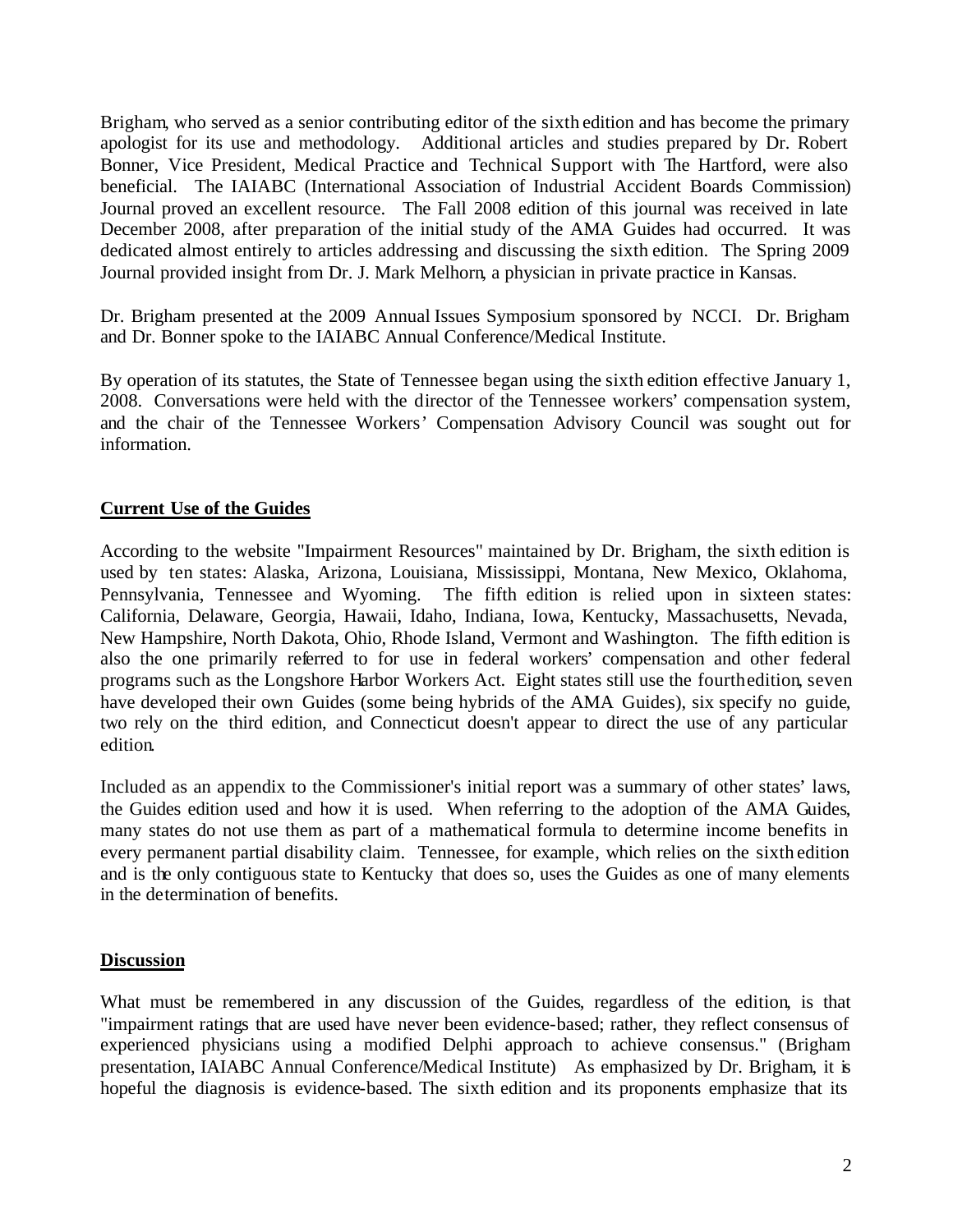assessment of impairment is diagnosis-based. However the DRE (diagnosis related estimate) was introduced in the fourth edition and continued in use with the fifth edition. The sixth edition uses the DBE (diagnosis-based estimate). The sixth edition, in its introduction, states outcome of procedures such as surgeries is being considered rather than simply assigning an impairment because a surgery was undertaken. This is a quality concept to the extent it focuses on impairment and not disability. The sixth edition is the first edition that acknowledges its use for the determination of economic benefits. Prior editions emphasized that impairments were intended for medical use and not as direct determiners of income awards.

One basis for altering the methodology in the assessment of impairment from the fifth to the sixth was a perceived high "rater" error. Both Doctors Bonner and Brigham opined that interrater error was excessive in the fifth and that the errors tended to be erroneous on the high side. According to Dr. Bonner, much of this could be attributed to spinal impairment assessments and the inappropriate use of range of motion or, alternatively, failing to use range of motion. Dr. Bonner performed an early analysis of ratings done using the sixth edition. He estimated an 80% error rate. However, further analysis and evidence of greater familiarity with the sixth has reduced that error rating to approximately 50%. A study conducted by Dr. Bonner's Hartford Insurance in 2005 analyzed ratings performed using the fifth edition, and this study found The Hartford experts agreeing with 52% of the assessments and disagreeing with the remaining 48%. Dr. Bonner identified numerous causes or potential causes for the disagreements and errors in both the fifth and sixth editions.

Identified in the initial report were concerns about the willingness of physicians and chiropractors to become qualified to perform accurate assessments. The accuracy of an impairment rating using any edition of the Guides is important. The amount of income benefits is significant to the lives of injured workers. The concern expressed during initial study, and continuing to exist, is the willingness of physicians and chiropractors to take the time to learn the new methodology and create thorough and quality reports. Few in Kentucky have been trained to use the sixth edition, and many who did receive training in early 2008 would be required to seek a refresher since they have not used that training. Adoption of the sixth edition would require the allowance of some time for this training to occur. This may be particularly true with treating physicians. Traditionally in Kentucky, treating physicians have played a significant role in the assessment of impairment. It seems to be acknowledged and even encouraged by the primary editors of the sixth edition that treating physicians will be unwilling to and should be less frequently involved in the assessment of impairment. Dr. Brigham states: "Physicians who do not perform impairment evaluations on a frequent basis are less likely to be familiar with the appropriate use of the Guides." and "Treating physicians must serve as patient advocates and therefore cannot provide an unbiased assessment of impairment." However, Dr. Kathryn L. Mueller in her article in the fall 2008 Journal writes: "In theory, the physician who is the most familiar with the patient is in the best position to render an accurate diagnosis. The argument against treating physicians also seems to conflict with axiom 3 of the sixth edition, which states that simplicity and ease-of-use be given precedent." (sixth edition, page 2) There has been and continues to be concern with the number of available physicians willing to offer impairment ratings. Moving to the sixth edition will likely worsen the problem. Fewer physicians offering opinions will likely delay claims, the delivery of benefits, and increase the cost of impairment assessments.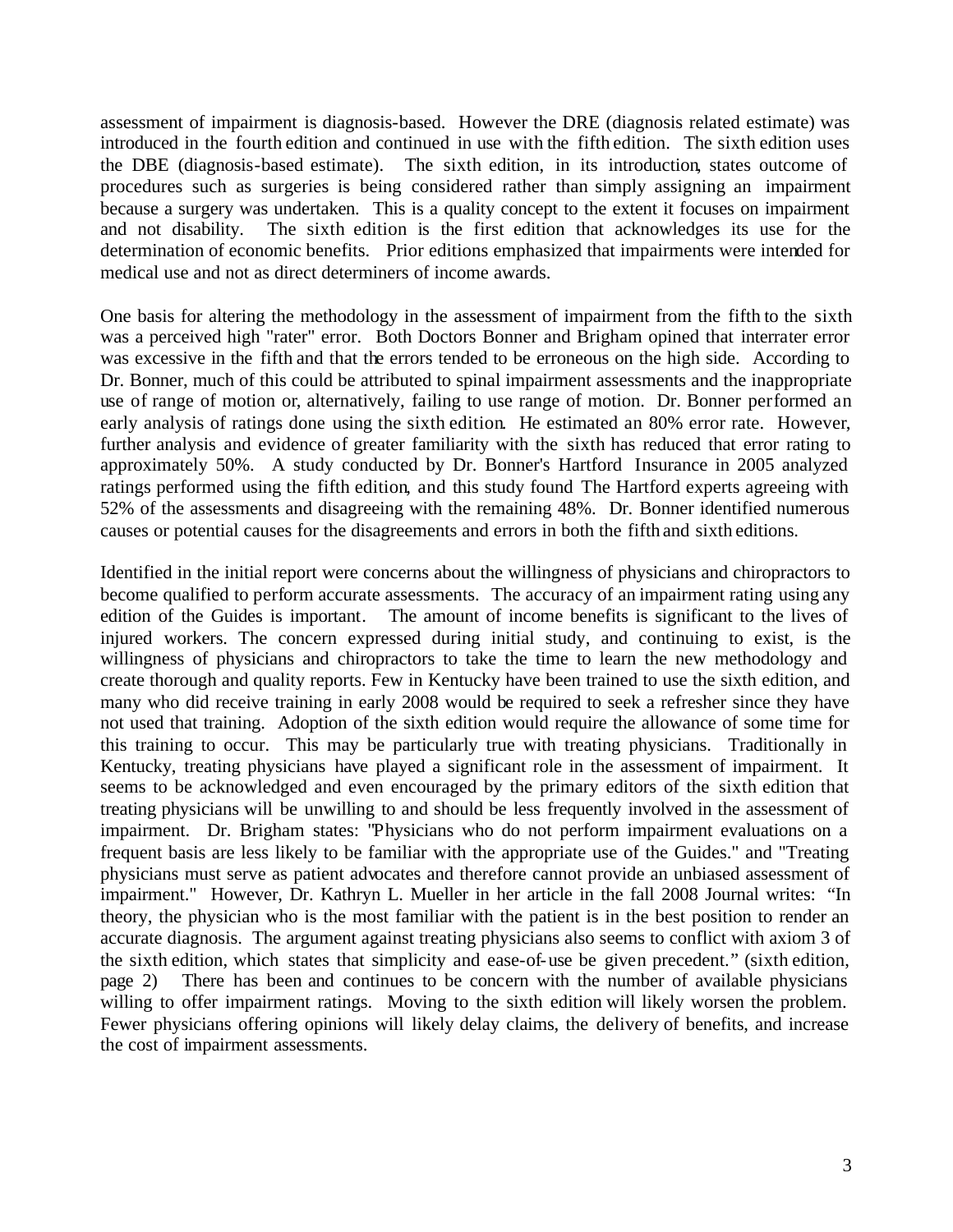As noted in the original report, income benefits are but a portion of workers' compensation benefits and the costs attendant thereto. In its 2008 report, NCCI stated 68% of every dollar spent in Kentucky on workers' compensation was for medical expenses. Its 2009 report reflected a slight reduction with 67% of every dollar in workers' compensation being spent on medicals. Even with this slight improvement, it is clear that medicals continue to be the primary cost driver in workers' compensation. Income benefits have been relatively stable over the last six years in Kentucky. Some of this stability can be attributable to the use of the AMA Guidelines and the familiarity of all involved in Kentucky workers' compensation with the fifth edition. The adoption of a new edition and how it will impact income benefits is simply unknown. A change to the sixth edition will reduce benefits in some circumstances and the appropriateness of these reductions is still at issue. It also may increase impairment in other instances. The adoption of a new edition will generate litigation relating to the interpretation and appropriateness of assessments.

For the fourth consecutive year, NCCI has recommended a rate reduction for Kentucky employers; 2009 brings a recommendation for a 6.4% reduction. This reduction places Kentucky in the top one-third of the states for which NCCI provides recommendations in terms of improvement in premium rates. The only state adjoining Kentucky and relying on NCCI recommendations which has a greater recommended reduction is Missouri at 7.7%. Tennessee, in the initial recommendation, was recommended for a rate reduction of less than one-half of what had been recommended for Kentucky. As with any state, the use of the Guides or amount of indemnity benefits is not the sole factor in determining increases or decreases in premiums. In the past six years, Kentucky has seen a 5% increase in the overall average value of a permanent partial disability award. During the same six years, the average weekly wage of Kentucky employees has increased 18%. It, therefore, does not appear that the use of the fifth edition has been a major cost factor.

As noted by Dr. Mark Melhorn in the Spring 2009 Journal, "with each new edition of the AMA guides, 'corrections' have been made for real or perceived problems and abuses of previous editions that have undermined the goal of the AMA Guides to provide a valid, fair and unbiased impairment." It is understandable that with each new edition this underlying mentality is to be expected. Methodologies for determining impairment ratings may change and should frequently be analyzed, but substantial swings in impairment ratings have been demonstrated in the transitions from each edition beginning with the third through now the sixth. The substantial deviations undermine the credibility of the "objectivity" of the impairment ratings themselves. As noted above, impairment ratings are not now, nor have they ever been, evidence based. Until they are, challenges will continue to arise relating to validity. As stated by Dr. Brigham in his article in the Fall 2008 Journal, "it is for legislators to frequently assess their benefit structure so that all factors, including impairment ratings, are taken into consideration in determining levels of compensation." While this goal is laudable, frequent legislative changes as a reaction to a book published by doctors may be lacking in practicality.

It continues to be the belief of many that the methodology for the assessment of impairment, which is not to be confused with the impairment ratings themselves, is better in the sixth edition than previous editions. Presumably, the lengthy errata that was necessary to be published by the AMA in August of 2008 to correct the many mistakes in the initial publication has been incorporated in the second publication of the sixth edition in early fall 2009. The new methodology has been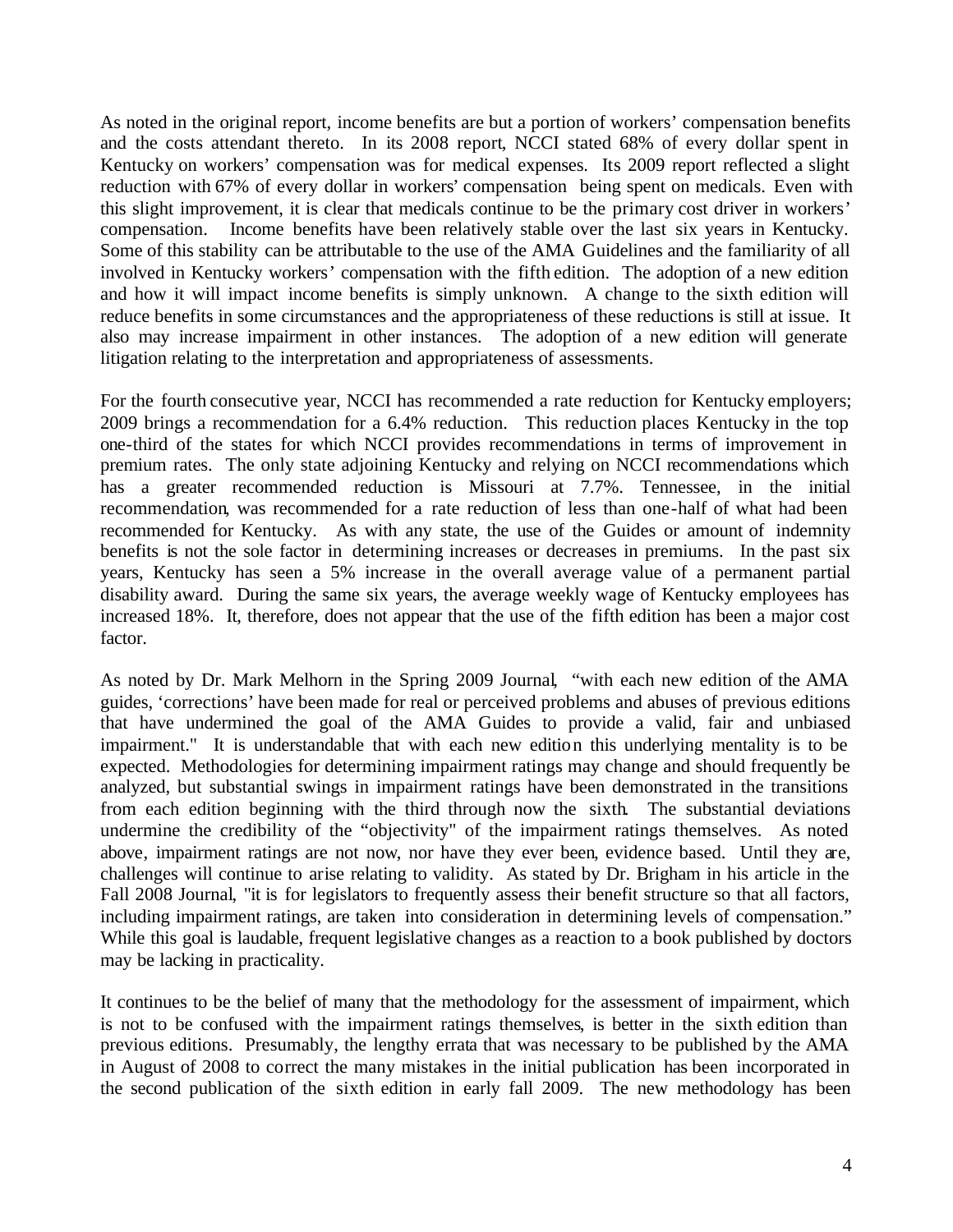embraced by those who make a living or regularly participate in the performance of independent medical examinations. There is a logical consistency from chapter to chapter. What is not clear is that the impairment ratings themselves are quantifiably more appropriate. The difficulty with the impairment ratings is that the "consensus" of experts seemingly changes substantially and frequently depending upon who is chosen to serve on the panel of experts.

# **Conclusion and Recommendation**

Very little new information is available with regard to the differences between the sixth edition and the fifth edition of the AMA Guides to the Evaluation of Permanent Impairment. During 2009 entities and individuals have continued to discuss the ramifications of the sixth edition, but even the regular online discussion groups sponsored through Dr. Brigham's Impairment Resources have been discontinued. Our neighboring state Tennessee began using the sixth edition in January 2008, but has no specific data on what, if any, impact its use has had in Tennessee.

As recommended in the Commissioner's original report presented to the Legislative Research Commission in January 2009, much of calendar year 2009 has focused on addressing issues involving the entire Workers' Compensation Act and attempting to analyze the Act to better equalize the cost of medicals in relation to the delivery of income benefits to the injured worker. This analysis is ongoing and several parties are working diligently to arrive at a potential solution to rein in medical costs, continue the delivery of high quality medical care and increase income benefits for wage replacement loss. With these potential changes, this effort has a goal of continuing the trend of downward costs of the overall system to Kentucky employers.

The Commissioner is of the opinion that, while difficult, it may be feasible to adopt the sixth edition, but it is not advisable to do so at this time. One of the hallmarks of relying upon an outside source such as the AMA to assess impairment to be used in a formula for awarding income benefits is consistency and certainty that will exist across industries and the entire Commonwealth. There is no question that the use of the fifth edition in 2009 is much more certain and consistent in its application than it was when initially adopted in 2001. All parties are well familiar with the impairment evaluations for all types of injuries and medical conditions from meniscal tears to total knee replacements and from neck strains to cervical fusions. In Kentucky the "erroneous" use of range of motion as opposed to the DRE and vice versa is now a rare occurrence. The number of litigated claims has stabilized, and even decreased, due in some part to the ability of the parties to resolve permanent partial claims prior to the need to initiate litigation. This result is contributed to by the parties having knowledge of the fifth edition and how it is to be used. Most issues related to how the fifth edition is to be interpreted have also been resolved. In the early days of the fifth edition, numerous cases were litigated through the appellate process. Adoption of the sixth edition would reopen all of these areas, and for some period of time certainty and consistency would disappear. Dr. Bonner's studies demonstrate the potential for widely disparate ratings during any potential transition phase.

The second hallmark of relying on outside guidance is "objectivity." However, as candidly acknowledged by senior editors of both the fifth and sixth editions, the impairment ratings themselves are not based upon scientific evidence or data, but instead upon "consensus" reached by